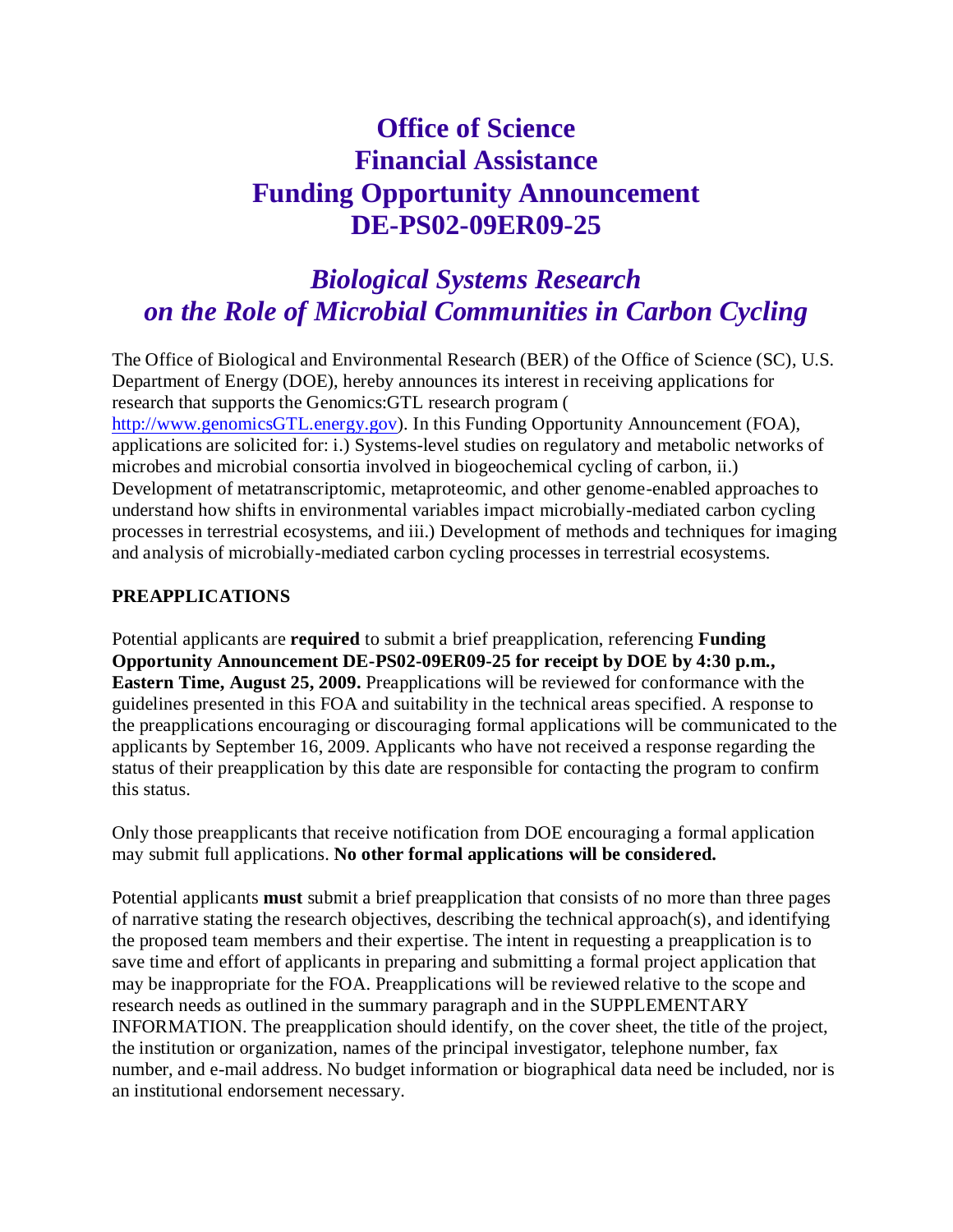Preapplications referencing **Funding Opportunity Announcement DE-PS02-09ER09-25** should be sent as a text file or single PDF file attachments via e-mail to: genomicsGTL@science.doe.gov with "Preapplication DE-PS02-09ER09-25 Lastname and Institution" as the subject. No FAX or mail submission of preapplications will be accepted.

### **APPLICATION DUE DATE: November 9, 2009**

Formal applications submitted in response to this FOA must be received by November 9, 2009, 8:00 p.m. Eastern time, to permit timely consideration of awards. **APPLICATIONS RECEIVED AFTER THE DEADLINE WILL NOT BE REVIEWED OR CONSIDERED FOR AWARD.**

## ATTENTION - CHANGE IN SUBMISSION REQUIREMENT EFFECTIVE August 4, 2009:

Applications submitted to the Office of Science must be submitted electronically through [Grants.gov](http://www.grants.gov/) to be considered for award. The Funding Opportunity Number is DE-PS02-09ER09- 25 and the CFDA Number for the Office of Science is 81.049. Applicants must follow the instructions and use the forms provided on the Grants.gov website.

**Registration Requirements:** There are several one-time actions you must complete in order to submit an application (e.g., obtain a Dun and Bradstreet Data Universal Numbering System (DUNS) number, register with the Central Contract Registry (CCR), register with the credential provider, and register with Grants.gov). See http://www.grants.gov/GetStarted. Use the Grants.gov Organization Registration Checklist at

<http://www.grants.gov/assets/OrganizationRegCheck.doc> to guide you through the process. Designating an E-Business Point of Contact (EBiz POC) and obtaining a special password called an MPIN are important steps in the CCR registration process. Applicants, who are not registered with CCR and Grants.gov, should allow at least 14 days to complete these requirements. It is suggested that the process be started as soon as possible.

# **GENERAL INQUIRIES ABOUT THIS FOA SHOULD BE DIRECTED TO:**

#### **Scientific/Technical Program Contact:**

**Program Manager:** Dr. Joseph Graber **Phone:** 301-903-1239 **E-Mail:** Joseph.Graber@science.doe.gov **SUPPLEMENTARY INFORMATION:**

DOE-BER's Genomics:GTL program supports basic research aimed at achieving systems level understanding of plants, microbes, and microbial communities relevant to DOE missions. One of the most daunting challenges facing science in the 21st century is to predict how Earth's ecosystems will respond to global climate change. The global carbon cycle plays a central role in regulating atmospheric carbon dioxide (CO2) levels and thus Earth's climate, but our understanding of the interlinked biological processes that drive the global carbon cycle remains limited. The effects of changing climate conditions on these processes may heavily influence the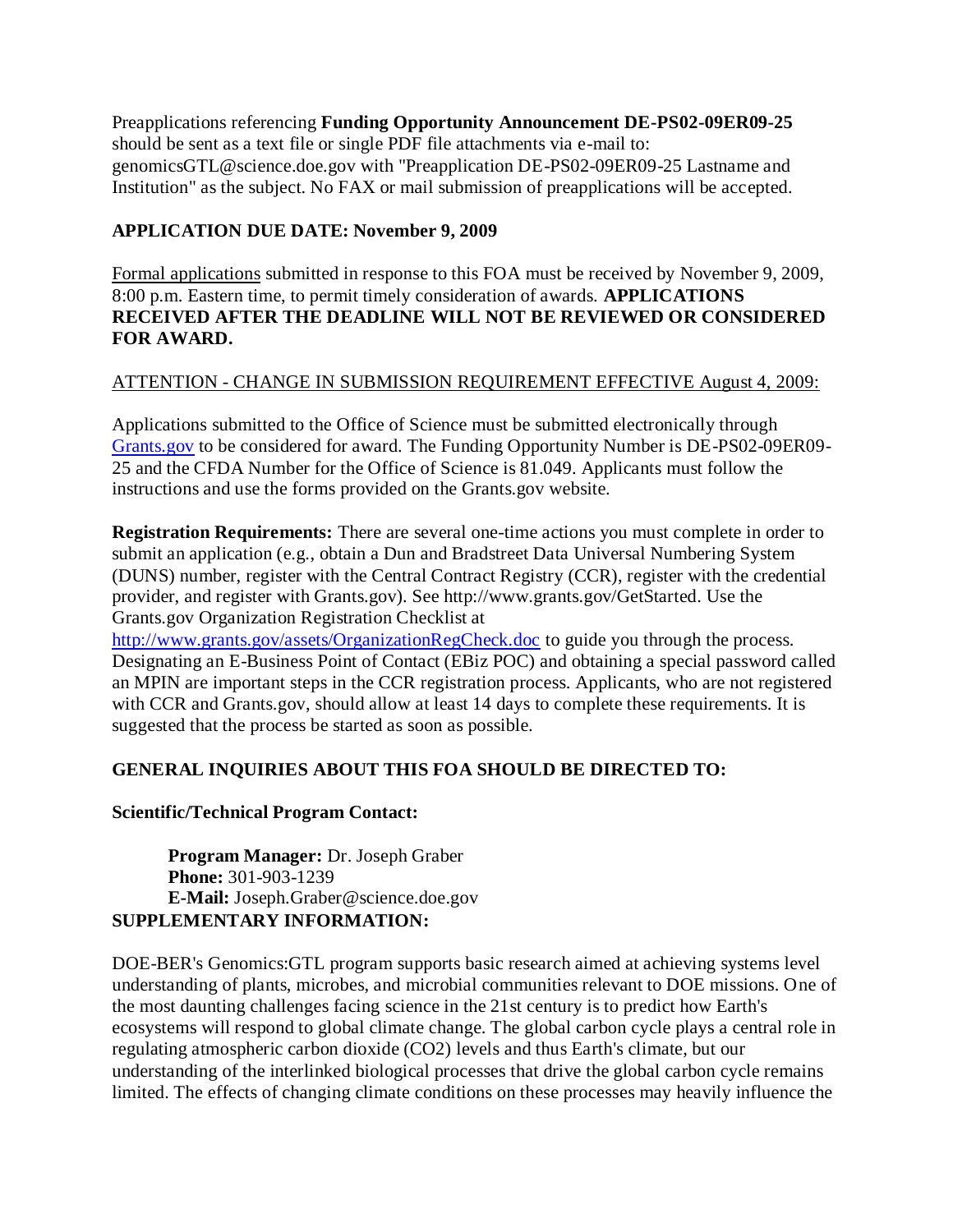total amount and long-term stability of organic carbon stored in ecosystems. Advancing our knowledge of biological components of the global carbon cycle is thus crucial to predicting potential climate change impacts and assessing the viability of potential adaptation and mitigation strategies.

Understanding and predicting some aspects of the global carbon cycle will require new research approaches aimed at linking global-scale climate phenomena, biogeochemical processes of ecosystems, and specific functional activities encoded in genomes of organisms. In particular, the role of microbial communities in mediating many critical carbon cycle processes remains poorly understood. In many cases, microbially-mediated processes are only minimally represented in carbon cycle models, which may limit their predictive capability and scale of resolution. Elimination of these so-called "black boxes" will require innovative approaches aimed at linking structural and functional characterization of microbial communities with quantitative measurement of carbon cycle processes.

Applications are solicited for basic research on the contribution of microbes and microbial communities to carbon cycling processes in the following areas:

- **Systems-level studies on regulatory and metabolic networks of microbes and microbial consortia involved in biogeochemical cycling of carbon.** Proposed studies should focus on systems biology research using environmentally relevant model microbes or microbial consortia. Applications are encouraged that examine impacts of shifts in environmental variables such as temperature, CO2 concentration, and availability of water and nutrients on microbial carbon processing. Model systems should be carefully chosen to facilitate development of metabolic and regulatory network models that could ultimately inform larger-scale biogeochemical models of microbial processes in the environment. Interdisciplinary collaboration is encouraged to link laboratory studies of the chosen model system with environmentally relevant conditions.
- **Development of metatranscriptomic, metaproteomic, and other genome-enabled approaches to understand how shifts in environmental variables impact microbially-mediated carbon cycling processes in terrestrial ecosystems.** Applications should address the adaptation of genome-enabled techniques to the interrogation of terrestrial environments, either in situ or using model micro- or mesocosms. Applications are encouraged that target key microbially-mediated carbon cycling processes in terrestrial systems to predict responses to shifts in temperature, CO2 concentration, nutrient availability, etc. Applications are also encouraged that use genome-enabled techniques to identify and predict the impact of potentially beneficial associations of microbes and microbial communities (both prokaryotic and eukaryotic) with plants on overall ecosystem productivity.
- **Development of methods and techniques for imaging and analysis of microbially-** $\bullet$ **mediated carbon cycling processes in terrestrial ecosystems.** New approaches are needed for high-resolution characterization of microbial community structure and function in soils and other terrestrial environments. Applications are encouraged that will enable in situ analysis of functional processes of microbial communities and characterization of physical and chemical microenvironments at interfaces between microbes and biotic or abiotic surfaces (i.e. plant cells, soil aggregates, etc.).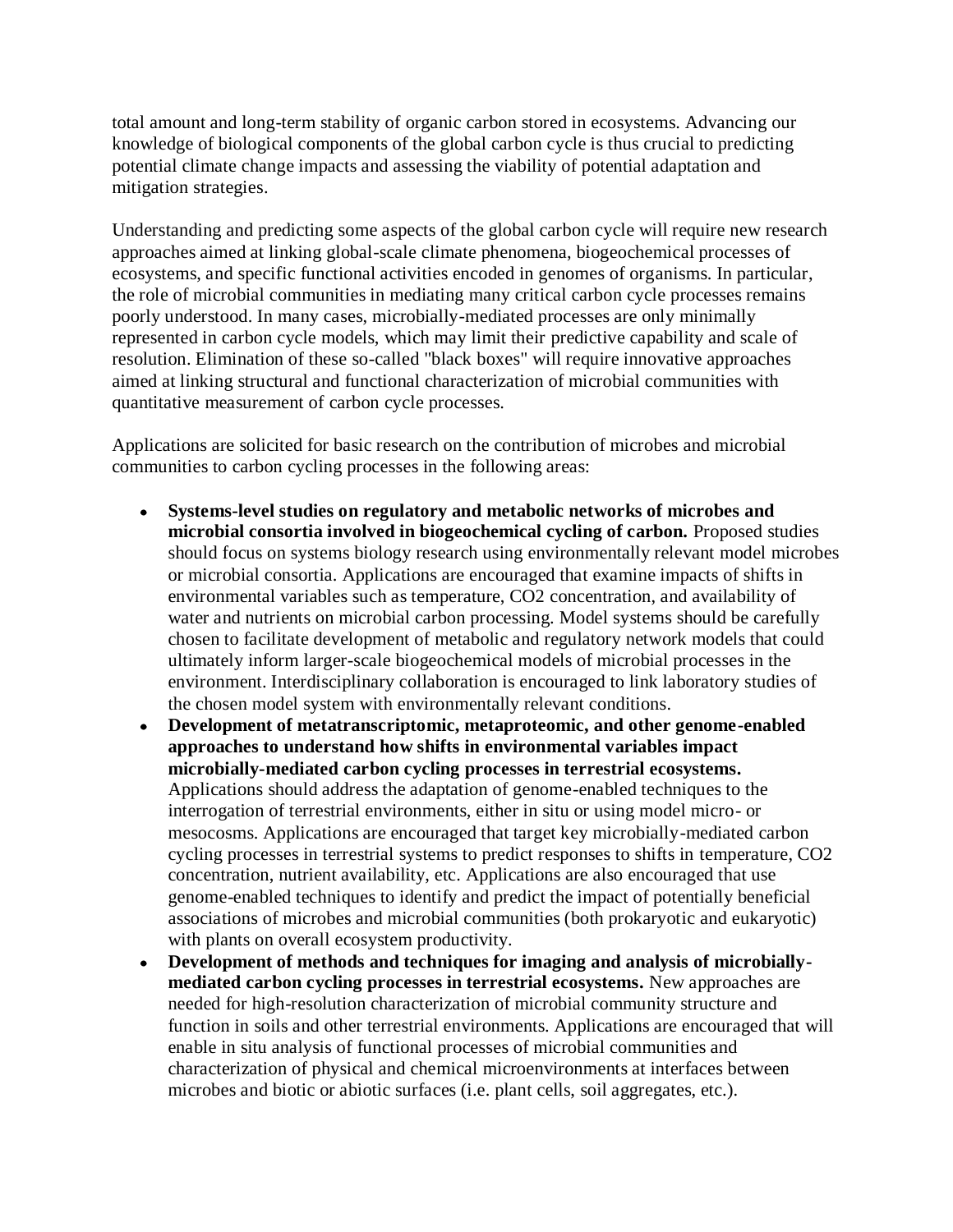Applications requiring genomic, transcriptomic, metagenomic, or metatranscriptomic sequencing of microbes or microbial communities must provide a plan describing how sequencing will be accomplished and where sequencing fits within the overall project timeline.

Further information on DOE-BER objectives in this area of research can be found in the DOE report "Carbon Cycling & Biosequestration: Integrating Biology and Climate Through Systems Science". The report is available at:<http://genomicsgtl.energy.gov/carboncycle/>

### **Information and Data Sharing Policy:**

The Genomics:GTL information-sharing policy requires that all publication related data and information be made available 3 months after publication. All Principal Investigators (PIs) within the GTL program will be required to construct and implement an Information and Data-Sharing Plan that ensures this accessibility as a component of their funded projects. As a element of an Information and Data Sharing plan, BER will require that all publishable information resulting from GTL funded research must conform to community recognized standard formats when they exist, be clearly attributable, and be deposited within a community recognized public database(s) appropriate for the research conducted. All experimental data obtained as a result of GTL funded research must be kept in an archive maintained by the Principal Investigator (PI) for the duration of the funded project. Any publications resulting from the use of shared experimental data must accurately acknowledge the original source or provider of the attributable data. More detailed information the data and information sharing policy is available at: <http://genomicsgtl.energy.gov/datasharing/index.shtml>

The Genomics:GTL program supports a combination of large, well integrated, multidisciplinary research centers and smaller, focused research projects. This FOA will support smaller, focused research projects by single investigators or collaborative research teams to develop new technologies, research strategies, or research resources needed by the Genomics:GTL program.

Information on the research projects currently funded by the Genomics: GTL program and a description of project goals and overall program organization can be found at: [http://genomicsgtl.energy.gov/\)](http://genomicsgtl.energy.gov/).

# **Merit Review**

Applications will be subjected to scientific merit review (peer review) and will be evaluated against the following evaluation criteria listed in descending order of importance as codified at 10 CFR 605.10(d):

- 1. Scientific and/or Technical Merit of the Project
- 2. Appropriateness of the Proposed Method or Approach
- 3. Competency of the Research Team and Adequacy of Available Resources
- 4. Reasonableness and Appropriateness of the Proposed Budget.

The evaluation will include program policy factors such as the relevance of the proposed research to the terms of the announcement and the agency's programmatic needs. It should be noted that external peer reviewers are selected on the basis of their scientific expertise and the